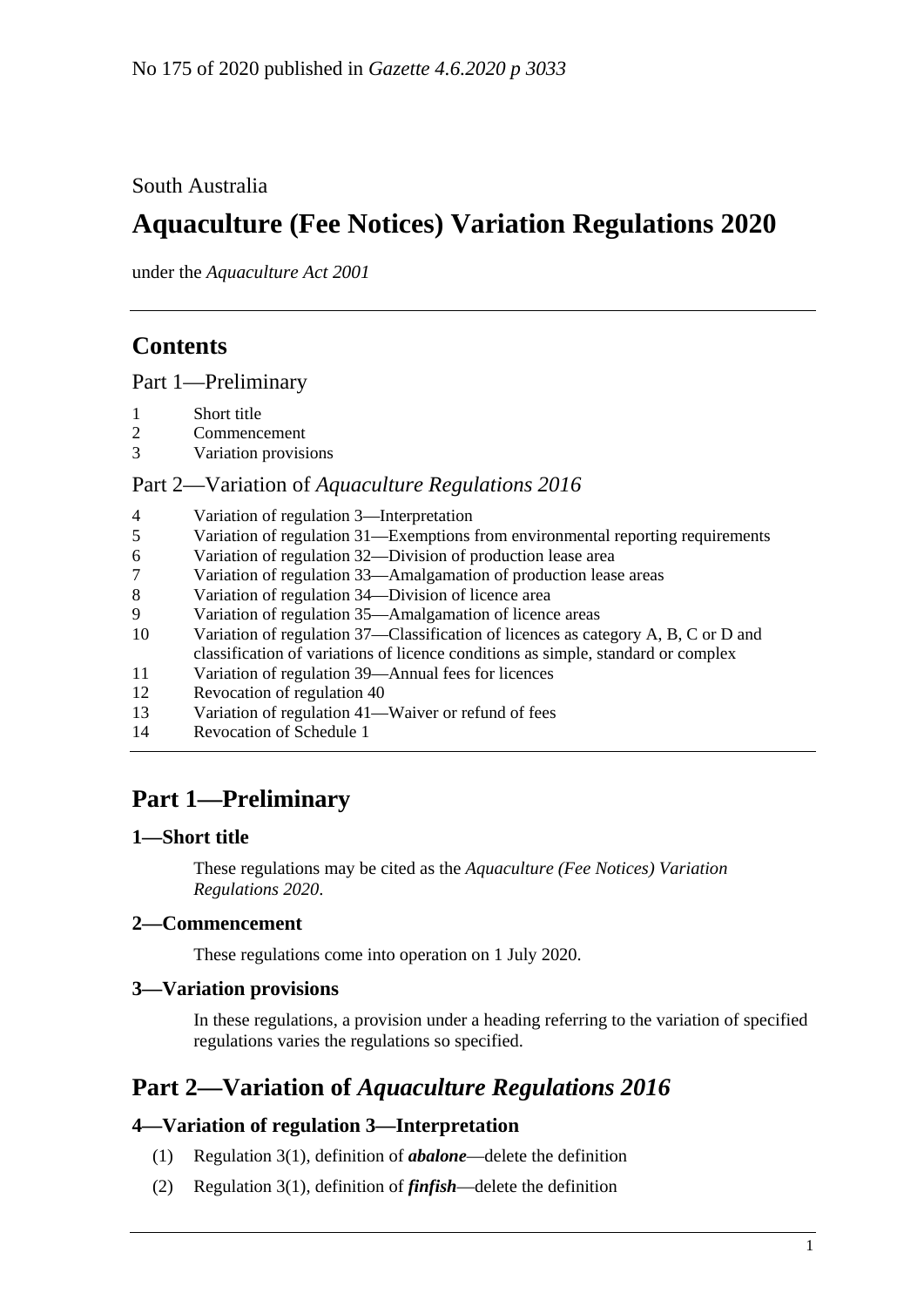## <span id="page-1-0"></span>**5—Variation of regulation 31—Exemptions from environmental reporting requirements**

Regulation 31(2)—delete "fee set out in Schedule 1" and substitute: prescribed fee

#### <span id="page-1-1"></span>**6—Variation of regulation 32—Division of production lease area**

Regulation 32(3)(d)—delete "fee set out in Schedule 1" and substitute: prescribed fee

#### <span id="page-1-2"></span>**7—Variation of regulation 33—Amalgamation of production lease areas**

Regulation 33(3)(d)—delete "fee set out in Schedule 1" and substitute: prescribed fee

#### <span id="page-1-3"></span>**8—Variation of regulation 34—Division of licence area**

Regulation 34(3)(d)—delete "fee set out in Schedule 1" and substitute: prescribed fee

#### <span id="page-1-4"></span>**9—Variation of regulation 35—Amalgamation of licence areas**

Regulation 35(3)(d)—delete "fee set out in Schedule 1" and substitute:

prescribed fee

## <span id="page-1-5"></span>**10—Variation of regulation 37—Classification of licences as category A, B, C or D and classification of variations of licence conditions as simple, standard or complex**

Regulation 37—delete "Schedule 1" and substitute:

a prescribed fee relating to a licence

#### <span id="page-1-6"></span>**11—Variation of regulation 39—Annual fees for licences**

- (1) Regulation 39(1)—delete subregulation (1)
- (2) Regulation 39(2)—delete "fee amount set out in Schedule 1" and substitute:

prescribed fee amount payable under section 53(1) of the Act

#### <span id="page-1-7"></span>**12—Revocation of regulation 40**

Regulation 40—delete the regulation

#### <span id="page-1-8"></span>**13—Variation of regulation 41—Waiver or refund of fees**

(1) Regulation 41(1)—delete "fee or other amount (or part of a fee or other amount) payable under the Act or these regulations" and substitute:

prescribed fee or other amount (or part of a prescribed fee or other amount)

(2) Regulation 41(2)—delete "an application fee in Schedule 1" and substitute:

a prescribed application fee